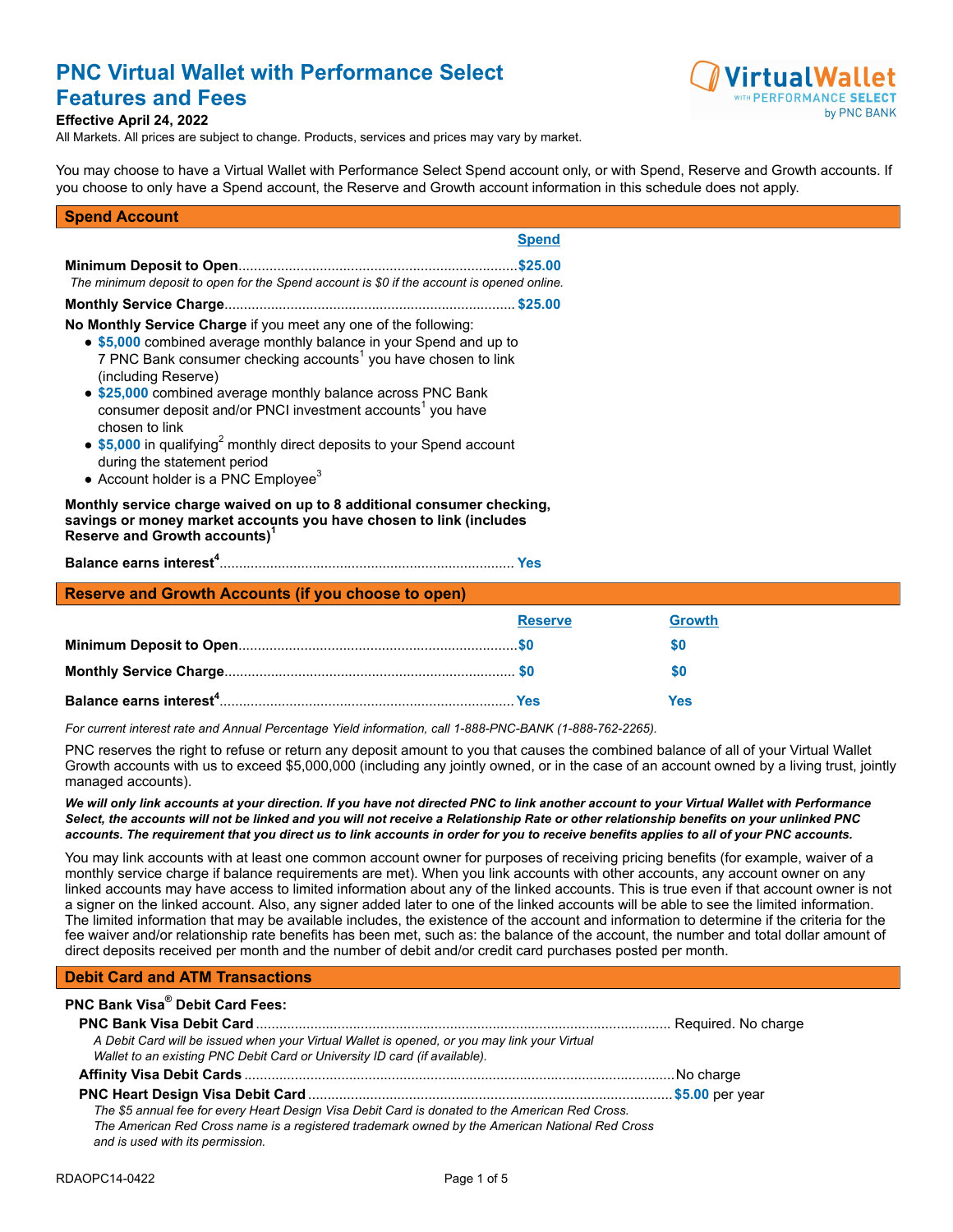| <b>PNC Bank ATM Transaction Fees:</b>                                                                                                                                                                                                                                                                                                                                                        |                              |
|----------------------------------------------------------------------------------------------------------------------------------------------------------------------------------------------------------------------------------------------------------------------------------------------------------------------------------------------------------------------------------------------|------------------------------|
| Per withdrawal, deposit, transfer or balance inquiry. Not all ATMs accept deposits.                                                                                                                                                                                                                                                                                                          |                              |
|                                                                                                                                                                                                                                                                                                                                                                                              |                              |
| Includes total combined fees from your Spend, Reserve or Growth accounts reimbursed to your Spend<br>account. If your account is closed before the end of the statement period, fees will not be reimbursed.                                                                                                                                                                                 | end of the statement period. |
| <b>Debit Card Cash Advance Fee:</b>                                                                                                                                                                                                                                                                                                                                                          |                              |
|                                                                                                                                                                                                                                                                                                                                                                                              |                              |
|                                                                                                                                                                                                                                                                                                                                                                                              |                              |
|                                                                                                                                                                                                                                                                                                                                                                                              |                              |
| <b>Overdraft Services</b>                                                                                                                                                                                                                                                                                                                                                                    |                              |
| <b>Spend Account Overdraft Services Fees:</b>                                                                                                                                                                                                                                                                                                                                                |                              |
| An Overdraft Item fee is assessed when PNC pays an item for a customer. This fee applies to overdrafts<br>created by check, in-person withdrawal, ATM withdrawal, or other electronic means. If the customer<br>brings their available balance to at least \$0 before their Extra Time period expires, PNC will not charge the<br>Overdraft Item fees that were incurred during that period. |                              |
|                                                                                                                                                                                                                                                                                                                                                                                              |                              |
| If the account is overdrawn by \$5.00 or less after all transactions are posted for the day, any overdraft<br>item fees are automatically refunded.                                                                                                                                                                                                                                          |                              |
| If you overdraw your Spend account, money will be transferred first from your Reserve account and then<br>from your Growth <sup>8</sup> account. You may choose to have a PNC Credit Card, PNC Line of Credit or other PNC<br>deposit account set up as overdraft protection for your Spend account in place of your Growth account.                                                         |                              |
| A Returned Item (also known as Non-Sufficient Funds or NSF) fee occurs when the item is returned<br>unpaid.                                                                                                                                                                                                                                                                                  |                              |
| <b>Reserve and Growth Account Overdraft Services Fees:</b>                                                                                                                                                                                                                                                                                                                                   |                              |
| An Overdraft Item fee is charged when the item is paid. This fee applies to overdrafts created by check,<br>in-person withdrawal, ATM withdrawal, or other electronic means.<br>A Returned Item (also known as Non-Sufficient Funds or NSF) fee is charged when the item is returned<br>unpaid.                                                                                              |                              |
|                                                                                                                                                                                                                                                                                                                                                                                              |                              |
|                                                                                                                                                                                                                                                                                                                                                                                              |                              |
| If the account is overdrawn by \$5.00 or less after all transactions are posted for the day, any overdraft<br>item fees are automatically refunded.                                                                                                                                                                                                                                          |                              |
| <b>Online Banking and PNC Voice Banking<sup>SM</sup></b>                                                                                                                                                                                                                                                                                                                                     |                              |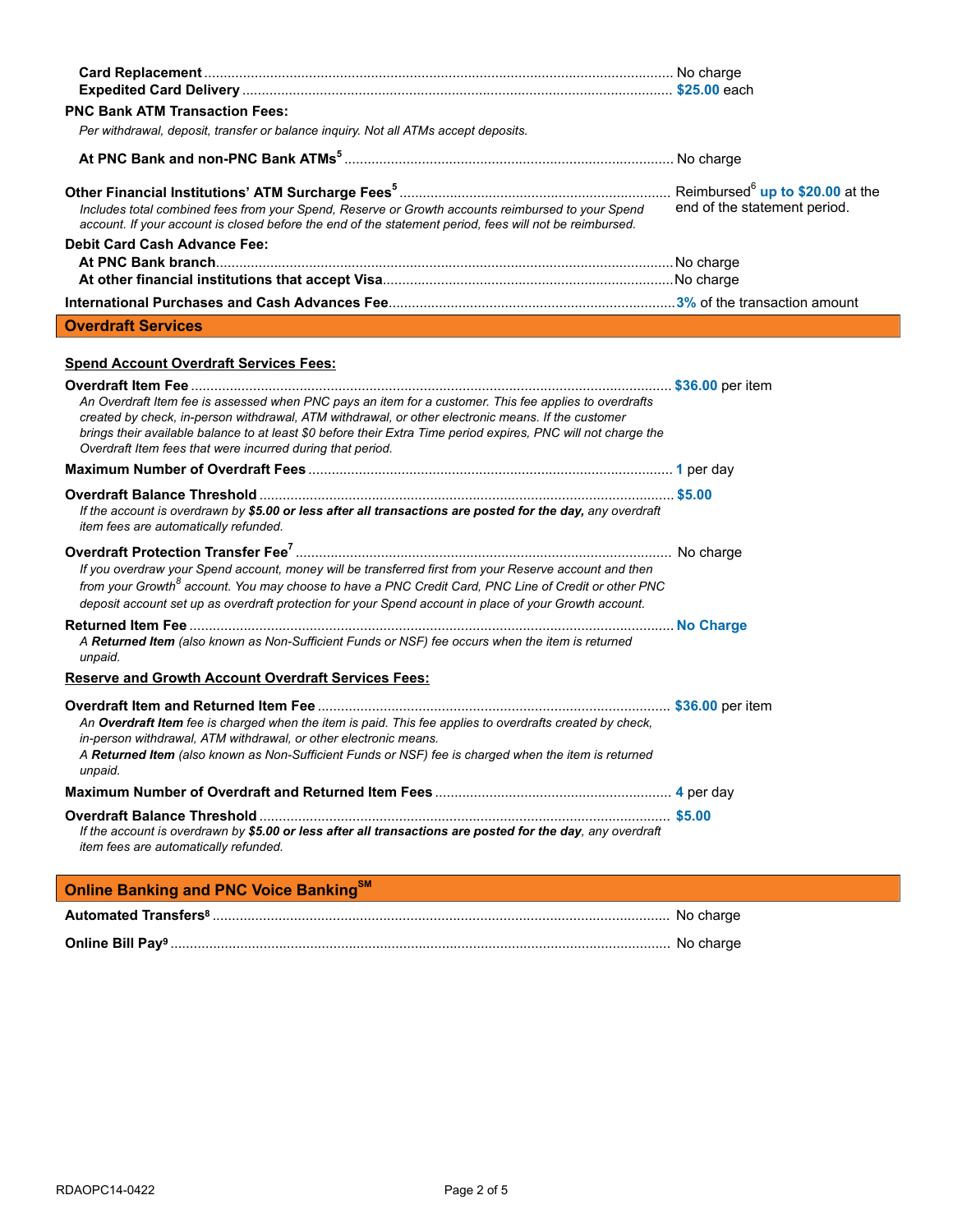| <b>Statement Options</b>                                                                                                                                                                               |                                    |
|--------------------------------------------------------------------------------------------------------------------------------------------------------------------------------------------------------|------------------------------------|
|                                                                                                                                                                                                        |                                    |
| Requires Online Banking enrollment by accepting the online terms and conditions. Once enrolled in Online<br>Banking, you will receive online statements even if you elect to receive paper statements. |                                    |
|                                                                                                                                                                                                        |                                    |
| Cancelled checks and check images are not returned with the statement                                                                                                                                  |                                    |
|                                                                                                                                                                                                        |                                    |
| Paper statement with check images (front side only). Cancelled checks are not returned with the statement.                                                                                             |                                    |
| PNC offers reformatted statements to customers with visual impairments at no charge. If you need such an accommodation, please contact PNC at<br>1-888-PNC-BANK (1-888-762-2265).                      |                                    |
| <b>ATM Statements</b> (available at select ATMs)                                                                                                                                                       |                                    |
|                                                                                                                                                                                                        |                                    |
| <b>Wire and Money Transfers</b>                                                                                                                                                                        |                                    |
| <b>Domestic Wires</b>                                                                                                                                                                                  |                                    |
|                                                                                                                                                                                                        |                                    |
|                                                                                                                                                                                                        |                                    |
|                                                                                                                                                                                                        |                                    |
| <b>International Wires</b>                                                                                                                                                                             |                                    |
|                                                                                                                                                                                                        |                                    |
|                                                                                                                                                                                                        |                                    |
|                                                                                                                                                                                                        |                                    |
| International Money Transfer is available on certain transactions based on the destination country,                                                                                                    |                                    |
| enrolled beneficiary bank, and transaction amount. If International Money Transfer is not available,                                                                                                   |                                    |
| International Wire fees apply.                                                                                                                                                                         |                                    |
| <b>Other Account Charges and Services</b>                                                                                                                                                              |                                    |
|                                                                                                                                                                                                        |                                    |
|                                                                                                                                                                                                        | checks;                            |
|                                                                                                                                                                                                        | \$12.00 discount on select designs |
|                                                                                                                                                                                                        |                                    |
| Fee for items that cannot be credited until payment is received from the payor's bank or the<br>government, including bond transactions (except for Series E, H, EE, HH or I), drafts, notes or        |                                    |
| check items. Incidental costs for postage, insurance, delivery charges, correspondent bank                                                                                                             |                                    |
| charges and exceptional expenses, if applicable, and any other costs imposed on PNC are added.                                                                                                         |                                    |
|                                                                                                                                                                                                        |                                    |
| Blank checks available at any PNC branch                                                                                                                                                               |                                    |
|                                                                                                                                                                                                        |                                    |
| Fee if funds from the account are frozen or seized under orders. PNC's actual attorney fees and                                                                                                        |                                    |
| court costs, when applicable, are added.                                                                                                                                                               |                                    |
| <b>Non-Client Check Cashing Fee</b>                                                                                                                                                                    |                                    |
| This fee will be charged when cashing a check for a payee who does not have a PNC Bank checking,                                                                                                       |                                    |
| savings, money market, certificate of deposit account (CD) or retirement money market or CD. Customers                                                                                                 |                                    |
| with a PNC consumer checking, savings, money market, certificate of deposit (CD) or retirement money<br>market or CD account are not charged this fee.                                                 |                                    |
|                                                                                                                                                                                                        |                                    |
|                                                                                                                                                                                                        |                                    |
|                                                                                                                                                                                                        | ( <b>2.00</b> minimum)             |
|                                                                                                                                                                                                        |                                    |
| PNC Express Funds provides an option for immediate availability on approved checks deposited through                                                                                                   | \$2.00 fee for each check amount   |
| Branch Banking, a PNC ATM, or Mobile Banking, subject to cut off times. (For more information about cut                                                                                                | from \$25 to \$100                 |
| off times, please review our Consumer Funds Availability Policy.) PNC Express Funds is not available for                                                                                               |                                    |
| check amounts less than \$25.                                                                                                                                                                          |                                    |
|                                                                                                                                                                                                        |                                    |
| Fee per transaction in excess of the permissible number of transactions from your Growth, savings or                                                                                                   |                                    |
| money market account within the monthly statement period.                                                                                                                                              |                                    |
|                                                                                                                                                                                                        |                                    |
| Fee if a deposited or cashed item is returned unpaid                                                                                                                                                   |                                    |
|                                                                                                                                                                                                        |                                    |
|                                                                                                                                                                                                        |                                    |
| For a stop payment on a check, preauthorized debit, electronic transfer and recurring<br>preauthorized payment through Visa Debit Card                                                                 |                                    |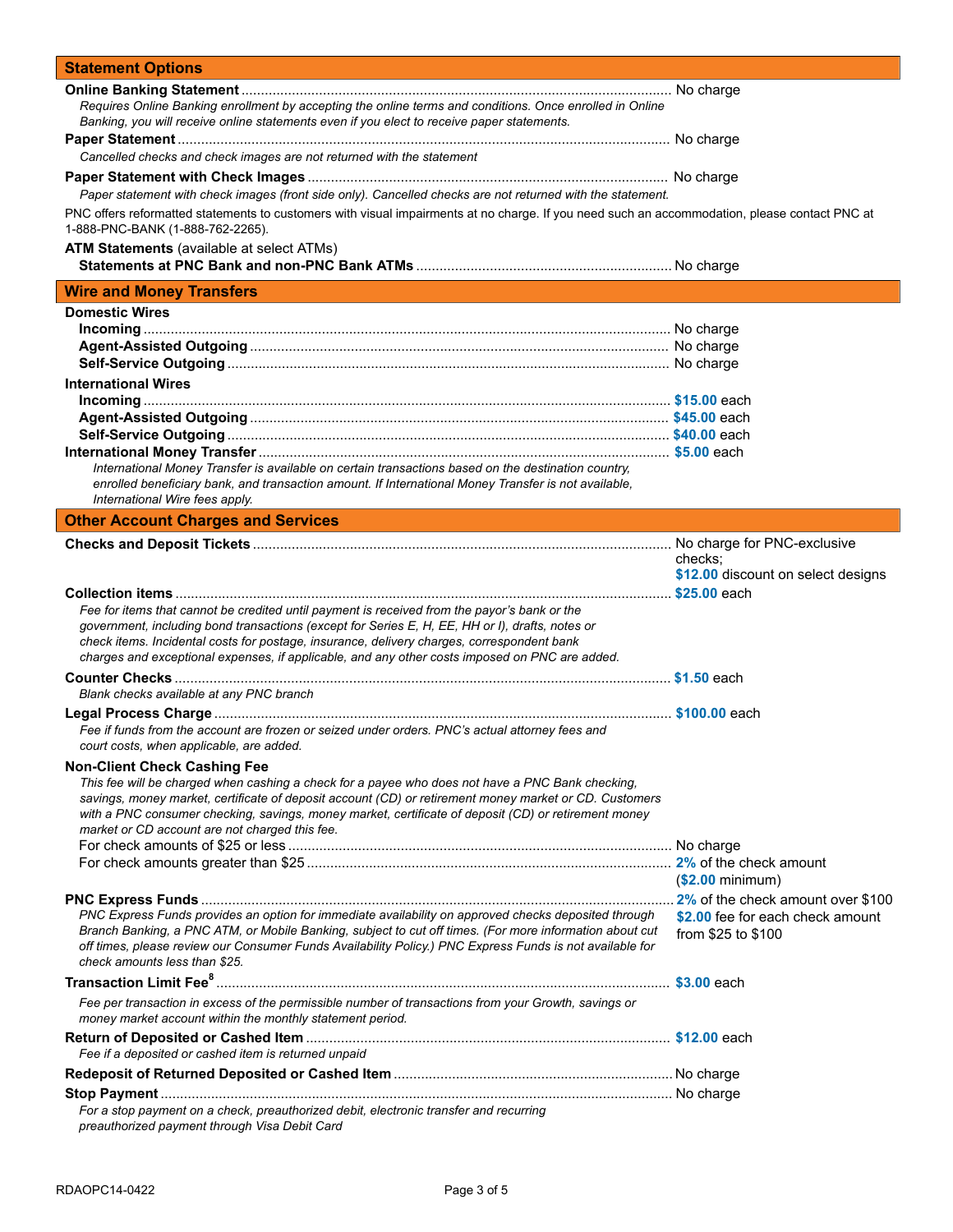| <b>Images and Photocopy Requests</b>                                                                                                                                                                                                                                                |           |
|-------------------------------------------------------------------------------------------------------------------------------------------------------------------------------------------------------------------------------------------------------------------------------------|-----------|
| View, print and save digital images of checks, substitute checks, deposit tickets and Deposit Ticket<br>Detail Lists (a list of all items within a deposit) available in your Online Account Activity and for<br>checks available within the Activity Detail with Online Statements |           |
| Self-service Requests through Online Banking for Items                                                                                                                                                                                                                              | No charge |
| <b>Statement Requests</b><br>Includes online requests to mail or fax statement copies                                                                                                                                                                                               |           |

# **Additional Services Available to Virtual Wallet with Performance Select Customers**

| <b>Cash Alternatives</b>                                                                                                                                                         |                                                                                                              |
|----------------------------------------------------------------------------------------------------------------------------------------------------------------------------------|--------------------------------------------------------------------------------------------------------------|
|                                                                                                                                                                                  |                                                                                                              |
| <b>International Services*</b>                                                                                                                                                   |                                                                                                              |
|                                                                                                                                                                                  | applicable exchange rate                                                                                     |
|                                                                                                                                                                                  | Dependent upon current PNC check<br>buy rate; returns will be processed<br>using current PNC check sell rate |
|                                                                                                                                                                                  |                                                                                                              |
| * Incidental costs for postage, insurance, delivery charges, correspondent bank charges and exceptional<br>expenses, if applicable, and any other costs imposed on PNC are added |                                                                                                              |
| <b>Safe Deposit Box</b><br><b>Service Service</b>                                                                                                                                |                                                                                                              |
|                                                                                                                                                                                  | \$50.00 discount off annual rental fee                                                                       |
| Applied when annual rental fee is automatically deducted from your checking or savings account.<br>Discount is applied in addition to any other discount.                        |                                                                                                              |
| Fee if payment is 30 days past due                                                                                                                                               |                                                                                                              |
| <b>Servicing Fees</b>                                                                                                                                                            |                                                                                                              |
| Minimum 1 hour charge                                                                                                                                                            |                                                                                                              |
|                                                                                                                                                                                  |                                                                                                              |
| Cost of replacement keys are added                                                                                                                                               |                                                                                                              |